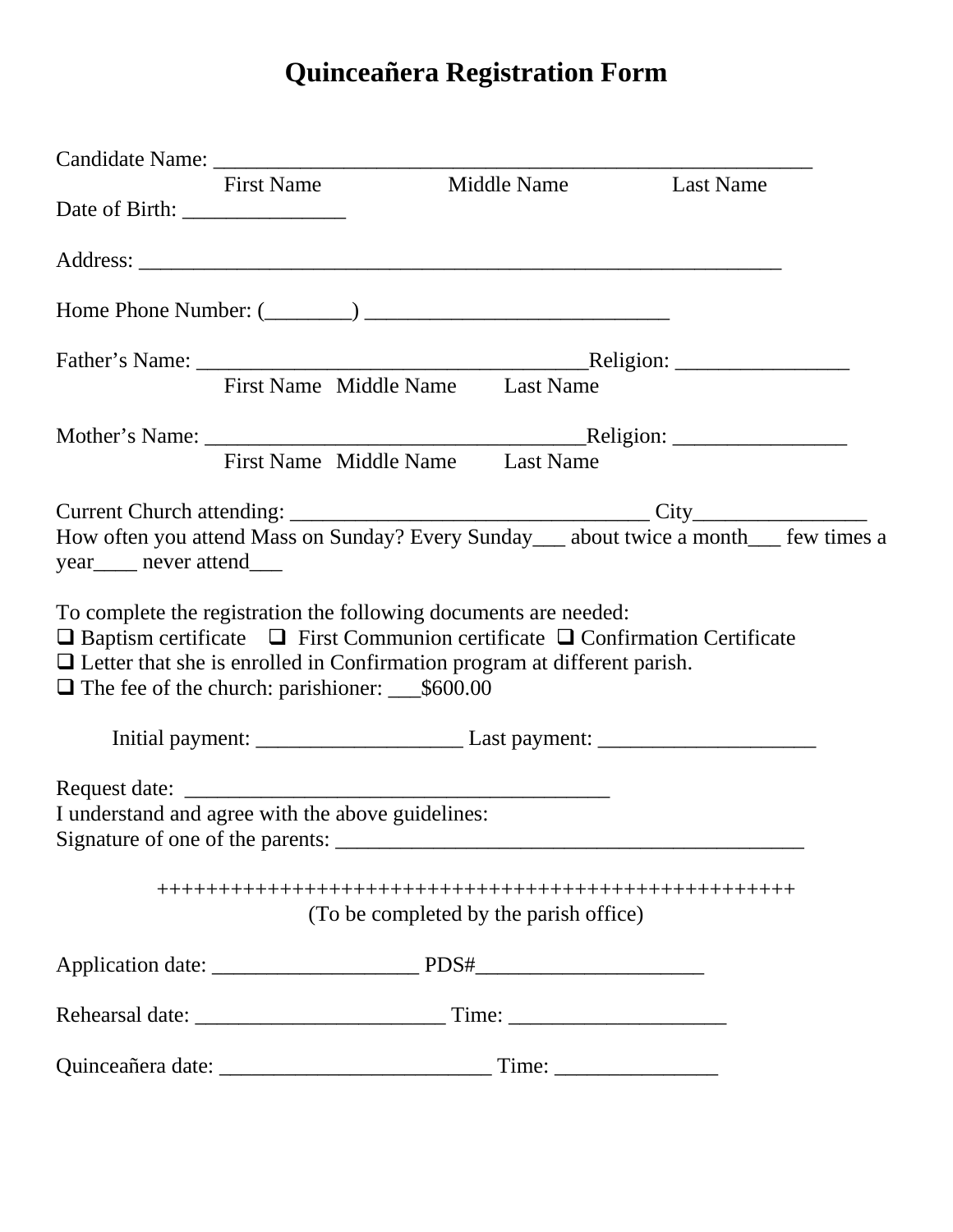### **LITURGICAL PLANNING FOR QUINCEANERA NO MASS: FOR SERVICE ONLY**

### **(This form will be turned in 4 weeks before the celebration)**

### **attention!!!:**

- **1) Because it is not a Mass, No choir is needed.**
- **2) the reader (s) and anyone in the procession must be at the rehearsal. The reader must be practicing Catholic.**

| Name:         |             |  |
|---------------|-------------|--|
| Date of Mass: | m.<br>'1ma∙ |  |

# **Only religious Gifts to be blessed:**<br>Bible Ros

example and Bosary and Medals

### **Only the following people are allow in the procession:**

- Quinceanera: \_\_\_\_\_\_\_\_ Yes\_\_\_\_\_\_\_\_\_\_No
- Parents: \_\_\_\_\_\_\_\_\_\_\_\_\_\_\_\_\_\_Yes\_\_\_\_\_\_\_\_\_\_\_\_No
- Godparents: \_\_\_\_\_\_\_\_\_\_Yes\_\_\_\_\_\_\_\_\_No
- Processional song: \_\_\_\_\_Yes\_\_\_\_\_\_No

### **Attention: do not need to have three or two readers, one person is enough for all three**.

| First Reading: ______ English____ |                     |         | Spanish.          |                |               |      |  |
|-----------------------------------|---------------------|---------|-------------------|----------------|---------------|------|--|
| Ecclesiates $11:7-12:9$           |                     |         | Judith 13:18-20   |                |               |      |  |
| Isaiah $7:10 - 14$                |                     |         | Jeremiah 1:4-10   |                |               |      |  |
| Galatians 4:4-7                   |                     |         | Galatians 3:27-29 |                |               |      |  |
| Ephesians 1:3-6                   |                     |         | 1 John 4:7-11     |                |               |      |  |
|                                   | Read by (Catholic): |         |                   |                |               |      |  |
| Responsorial Psalm: English       |                     |         |                   | Spanish        | Read          | Sung |  |
| Psalm 144                         |                     |         |                   |                | Psalm 123     |      |  |
| Psalm 121                         |                     |         |                   |                | Psalm 116     |      |  |
|                                   | Read by (Catholic)  |         |                   |                |               |      |  |
| Gospel: English                   |                     |         |                   | Spanish.       |               |      |  |
| Luke 1:26-38                      |                     |         |                   |                | Luke 1:46-55  |      |  |
| Matthew 25:1-13                   |                     |         |                   |                | Luke 10:38-42 |      |  |
|                                   |                     | English |                   | <b>Spanish</b> |               |      |  |
|                                   | Read by (Catholic)  |         |                   |                |               |      |  |

<span id="page-1-0"></span>Flower for Blessed Mother Mary: Yes\_\_\_\_\_No<sup>[1](#page-1-0)</sup> Ave Maria song: \_\_\_\_\_\_\_\_ Yes\_\_\_\_\_\_\_No